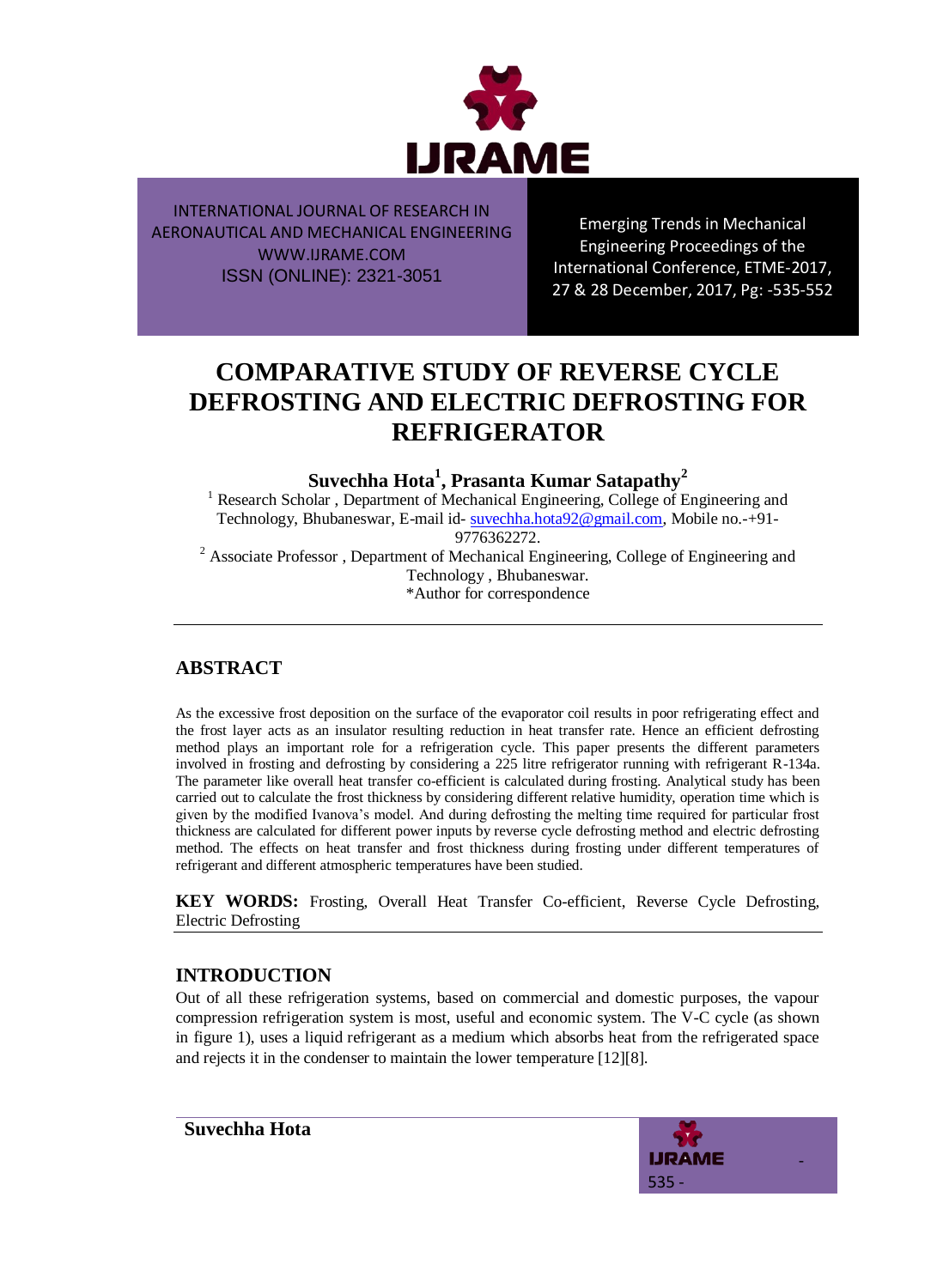

Emerging Trends in Mechanical Engineering Proceedings of the International Conference, ETME-2017, 27 & 28 December, 2017, Pg: -535-552



Figure 1: Schematic Diagram of Vapour Compression Refrigeration Cycle

## **FROSTING AND DEFROSTING**

The important part of the refrigeration cycle is flash evaporation which leads to basic reason for frosting. The flash evaporation lowers the temperature of the liquid and vapour mixture to evaporator temperature at which the temperature of the mixture is colder than the space to be refrigerated. Therefore the moisture from the air will not only condense, but also freeze on the coil surface which is known as frost [12][8]. Abdullah et al. [1] have modified the Ivanova"s model for different values of relative humidity of the moist air. The modified model is used to analyze the process of frost accumulation on the surface of finned evaporator coils according to different values of relative humidity. Kamal et al.[6] [13] developed a fast calculation for the frost layer growth in one dimension and the deposition velocity in terms of the surface temperature of the cold body, the rate of flow of the humid air and the rate of flow heat transfer and mass transfer equation for the flow of wet air around a circular cylinder are formulated. Dawood Amir Ali et al.[3] studied the effect of frost formation on the performance of evaporator coils typically found in domestic refrigerator-freezers. The study was carried out by setting the conditions of air inlet temperature, air inlet relative humidity, and refrigerant inlet temperature, and by varying the volumetric airflow rate over a wide range to study its effect on the evaporator overall heat transfer coefficient and the evaporator pressure drop. Lower the evaporator temperature higher will be the frost thickness. And also the frost on the coil surface acts as an insulation which retards the heat transfer. Hence different types of defrosting methods are discussed with its complete methods of operation, the circuit diagram of the operation, advantages and disadvantages [14][5]. The reversecycle defrosting (RCD) is the common method of frost removal. Many papers studied the dynamic characteristics during the RCD defrosting process on the air-to-air heat pump and compared the dynamic performance and defrosting time of the conventional reverse cycle defrosting (RCD), hot

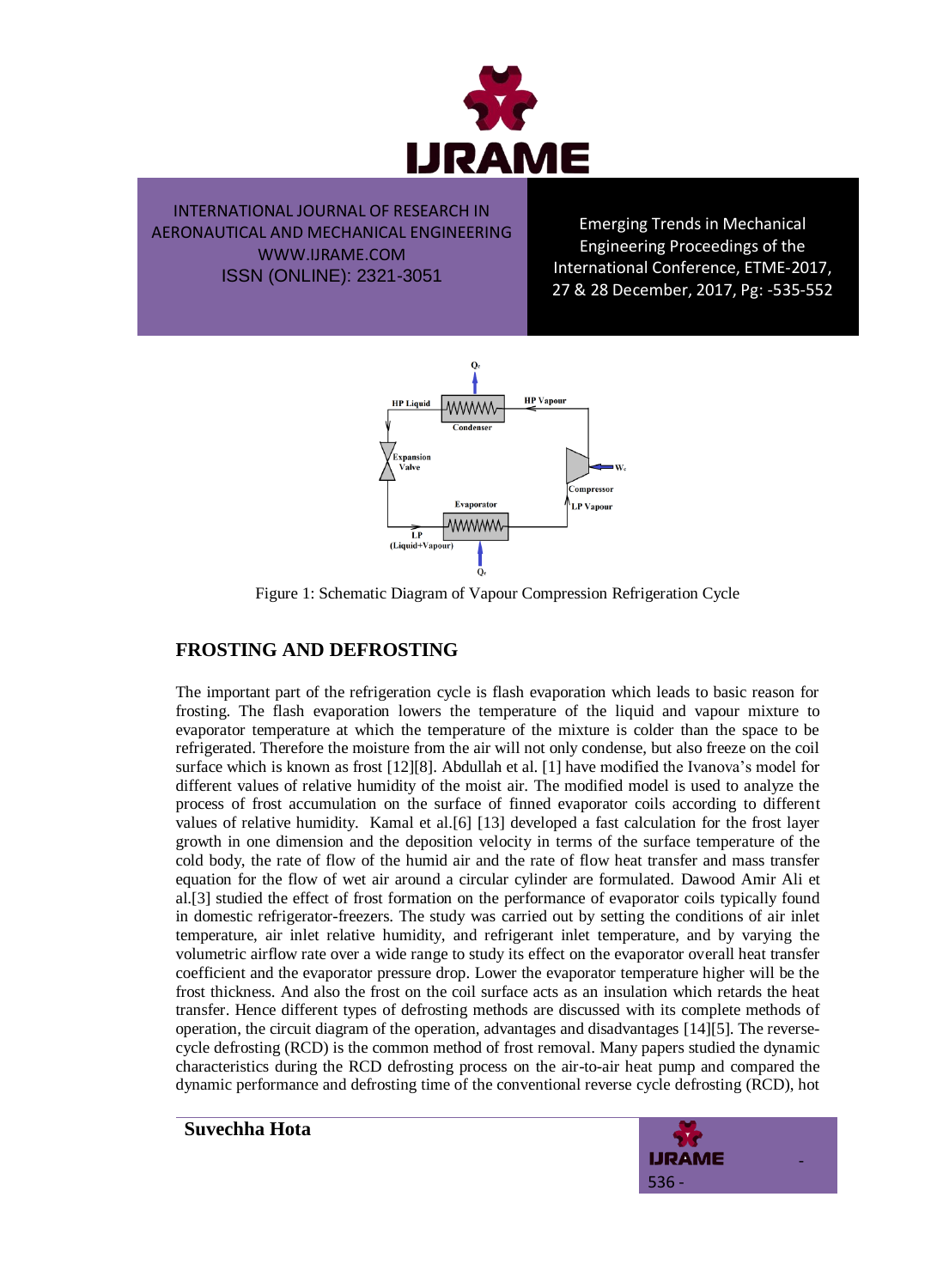

Emerging Trends in Mechanical Engineering Proceedings of the International Conference, ETME-2017, 27 & 28 December, 2017, Pg: -535-552

gas bypass cycle defrosting (HGBD), and Dual hot gas bypass defrosting(DHBD) methods[4][7][9]. Another method of defrosting is electric defrosting. This defrost systems applied to household refrigerators with distinct types of electrical heaters such as distributed (as shown in fig. 2), calrod and glass tube to obtain the defrost efficiency for individual heater [2].



Figure 2: Installation of distributed type heater within evaporator

Pradeep Bansal et al.[11] presented thermal analysis of a defrost cycle in order to design more efficient defrosting mechanisms in household refrigerators and freezers. They developed a simple heat transfer model to determine energy flows from a defrost heater (radiant type) across various components of a refrigerator/freezer through radiation heat transfer. But heat loss from electrical heater to ambient air inside the refrigerator can be calculated by natural convection [10].

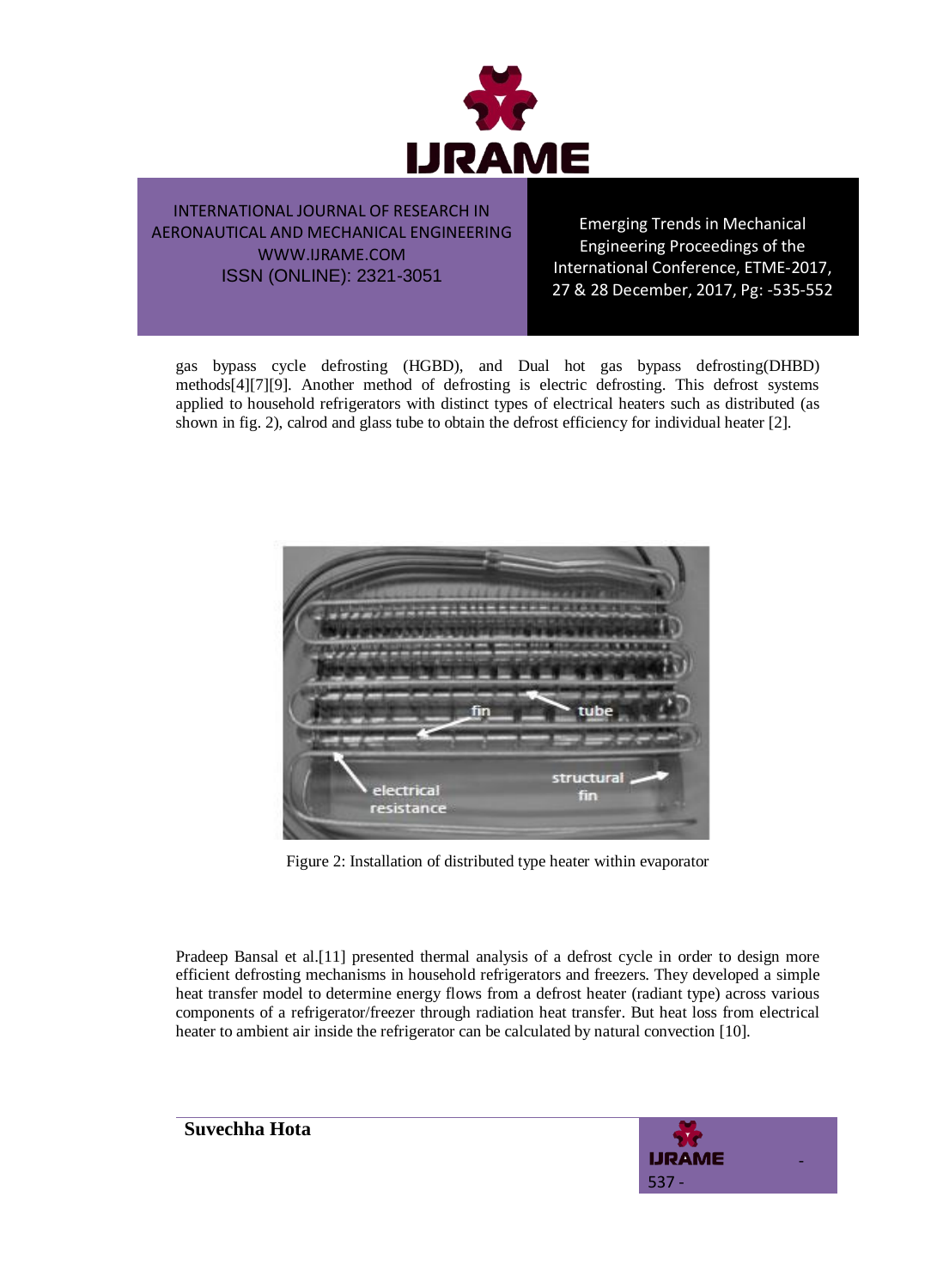

Emerging Trends in Mechanical Engineering Proceedings of the International Conference, ETME-2017, 27 & 28 December, 2017, Pg: -535-552

# **THEORITICAL ANALYSIS FOR FROSTING**



Figure 3: T-S Diagram of simple Vapour Compression Cycle with entry and exit points of all the components.

From the above figure,

| From the above figure, 1-2 | Isentropic compression           |
|----------------------------|----------------------------------|
| $2 - 4$                    | Constant pressure heat rejection |
| $4-5$                      | Isenthalpic expansion            |
| $5-1$                      | Constant pressure heat addition  |

The temperature gradient between condenser and environment is taken to be  $8^{\circ}C$ . Refrigerant considered is R134a and the ambient temperature is  $36^{\circ}$ C. (weather of Bhubaneswar in the month of February.

Condensing temperature =  $36^{\circ}$ C. +  $8^{\circ}$ C. =  $44^{\circ}$ C.

This copper coil is a tube which is having outer diameter 8mm and inner diameter 7.5mm.

#### **ASSUMPTIONS:**

- 1) One dimensional flow of refrigerant inside the tube coil.
- 2) Gravity forces for both air and refrigerant neglected.
- 3) Uniform air velocity across each tube row.
- 4) Uniform frost distribution on the entire control volume and the frost layer characterised by average properties.

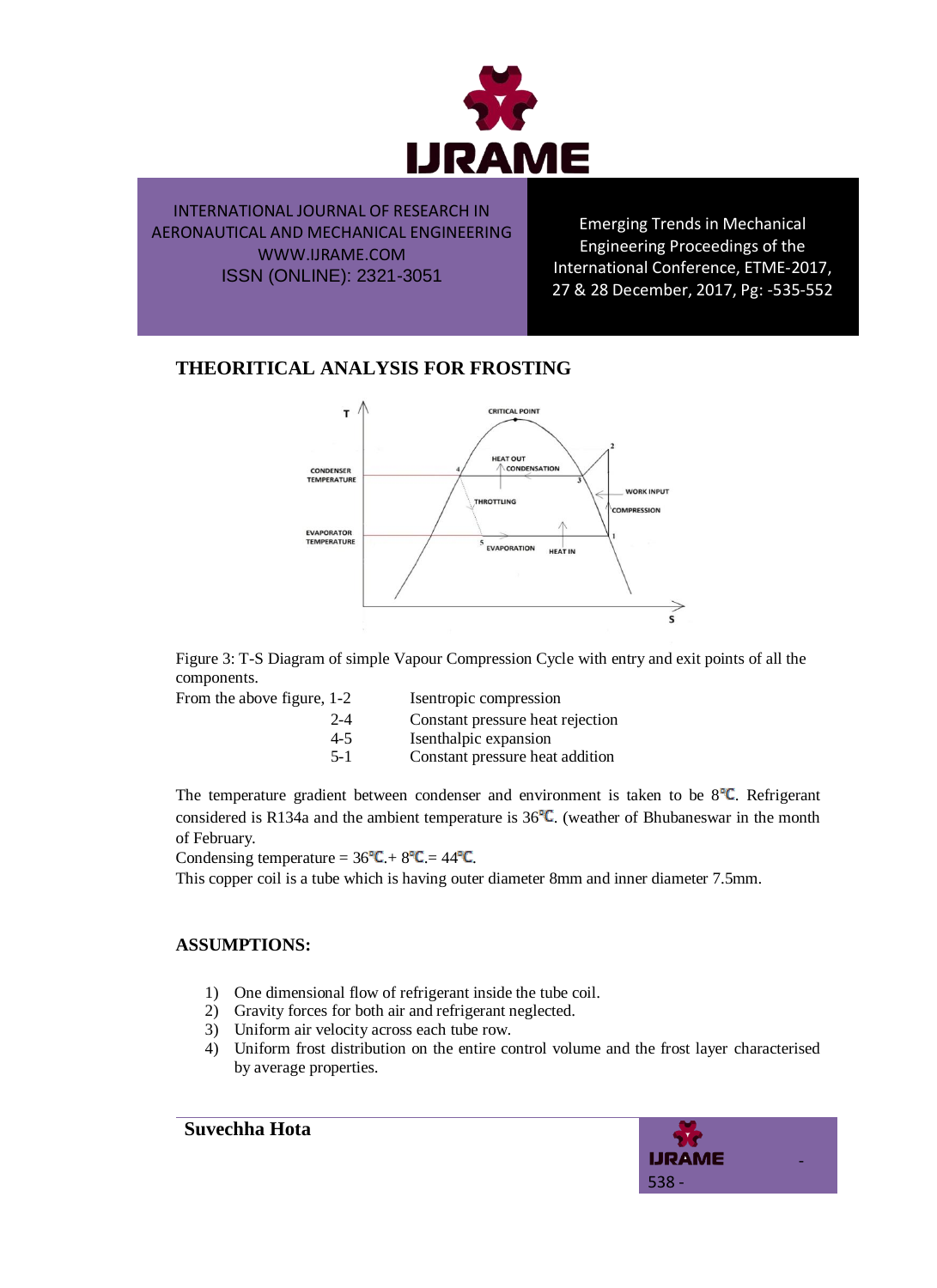

Emerging Trends in Mechanical Engineering Proceedings of the International Conference, ETME-2017, 27 & 28 December, 2017, Pg: -535-552

5) The freezer system is symmetrical, i.e. the temperature on one wall is equal to the temperature on the opposite wall. This assumption is also made for the evaporator where temperatures on the left and right are assumed equal.

#### **CALCULATION FOR COOLING CAPACITY/ REFRIGERATING CAPACITY:**

As the phase change occurs i.e. from liquid phase to vapour of refrigerant in the evaporator coil, hence we will consider the refrigerant flow as two phase flow.

> $h_{tp}$ = Heat Transfer Co-efficient for two phase flow of refrigerant in the evaporator coil.

$$
h_{tp} = f(X_{tt}) \left[ \frac{\rho_1 \times (\rho_1 - \rho_v) \times g \times h_{fg} \times (k_1)^s}{d_{ie}(T_{sat} - T_s)\mu_1} \right]
$$
 (1)

where  $T_{sat}$  and  $T_s$  are the saturation temperature and surface temperature respectively.

$$
f(Xtt) = \left(\frac{0.275}{Xtt}\right)^{0.22}
$$
\n
$$
(2)
$$

Now, Lockhart-Martinelli parameter,  $Xtt=\left(\frac{\rho_y}{\rho_1}\right)^{0.5} \times \left(\frac{\mu_1}{\mu_1}\right)^{0.1} \times \left(\frac{1-x}{x}\right)^{0.9}$ 

(3)

For the calculation of overall heat transfer co-efficient we will consider the convective heat transfer co-efficient of the refrigerant side and the conductive heat transfer co-efficient of the copper coil.

Hence, 
$$
\frac{1}{U_{\text{oe}}} = \frac{d_{\text{oe}}}{(d_{\text{ie}} \times h_{\text{tp}})} + \frac{d_{\text{oe}}}{(2 \times K_{\text{ce}})} \ln \left( \frac{d_{\text{oe}}}{d_{\text{ie}}} \right)
$$
(4)

Area of the evaporator coil,  $A_{ec} = 2\pi r_{ec}l_c$ 

To calculate the heat transfer through the evaporator coil without frosting it is very necessary to calculate the LMTD (Logarithmic Mean Temperature Difference) of the refrigerant which is at -  $3^{\circ}$ C.

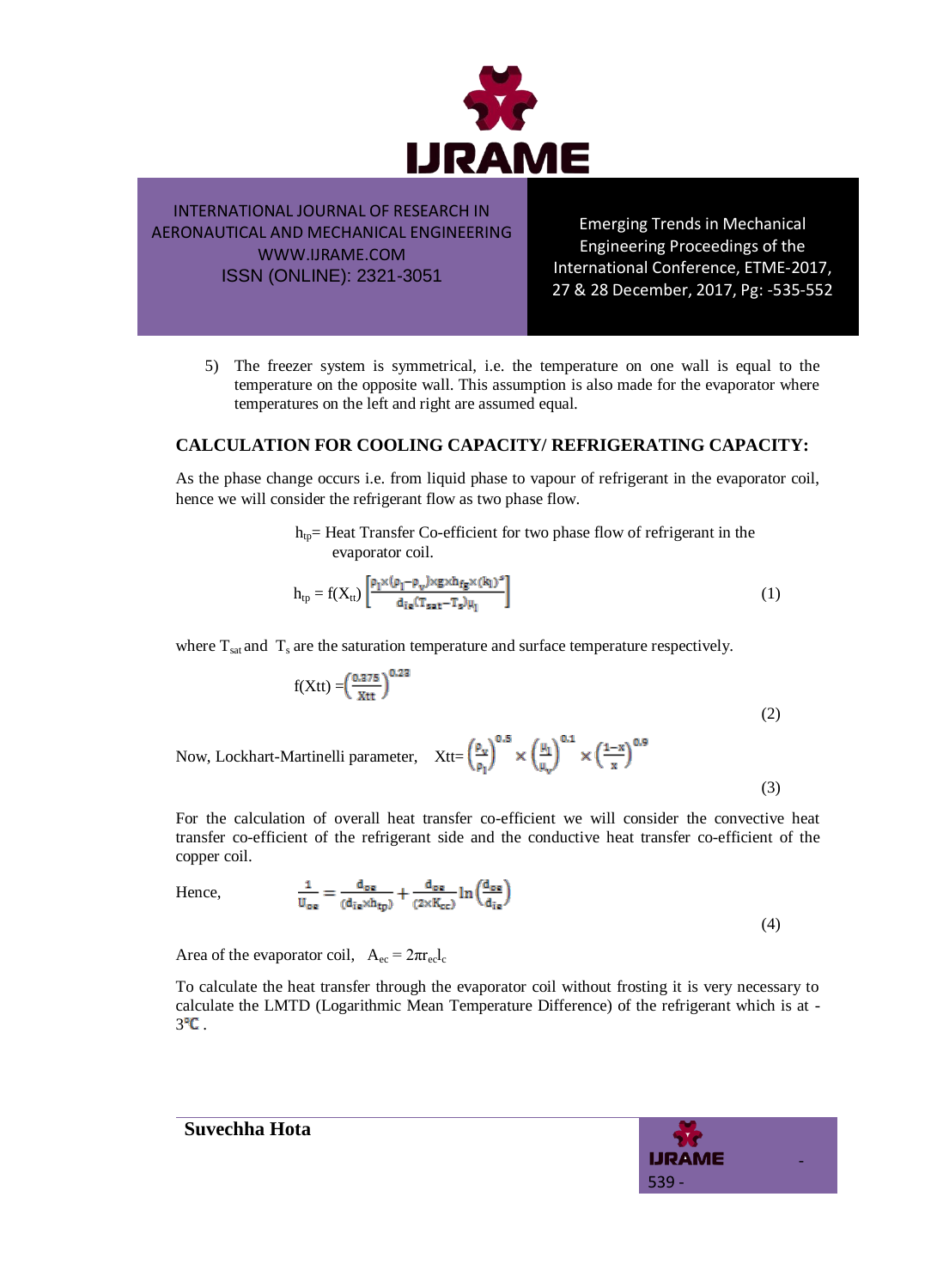

Emerging Trends in Mechanical Engineering Proceedings of the International Conference, ETME-2017, 27 & 28 December, 2017, Pg: -535-552



Fig 4: Diagram of Temperature Distribution for Evaporator

Logarithmic mean temperature difference,

$$
\Delta T_{\rm m} = \frac{\Delta T_1 - \Delta T_2}{\ln\left(\frac{\Delta T_1}{\Delta T_2}\right)}\tag{5}
$$

The heat transfer through the evaporator coil is otherwise known as cooling capacity or refrigerating capacity of the refrigeration system. Heat transfer through the evaporator coil,

$$
Q_e = U_o \times A_{ce} \times \Delta T_m
$$
\n<sup>(6)</sup>

Mass flow rate of refrigerant can be calculated as follows,

$$
\dot{m} = \frac{\text{Refrigerating Capacity (KW)}}{\text{Refrigerating Effect}(\frac{KJ}{Kg})} = \frac{RC}{RE}
$$
\n(7)

Heat rejection from the condenser,  $Q_{\text{rej}} = \dot{m} \{ C_{\text{pv}} (T_2 - T_2) + h_{\text{fg}} \}$ 

$$
- (8)
$$

Power input to the compressor,  $P_c = \dot{m} \times w_{in} = P_c = \dot{m} \times (h_2 - h_1)$ 

(9)



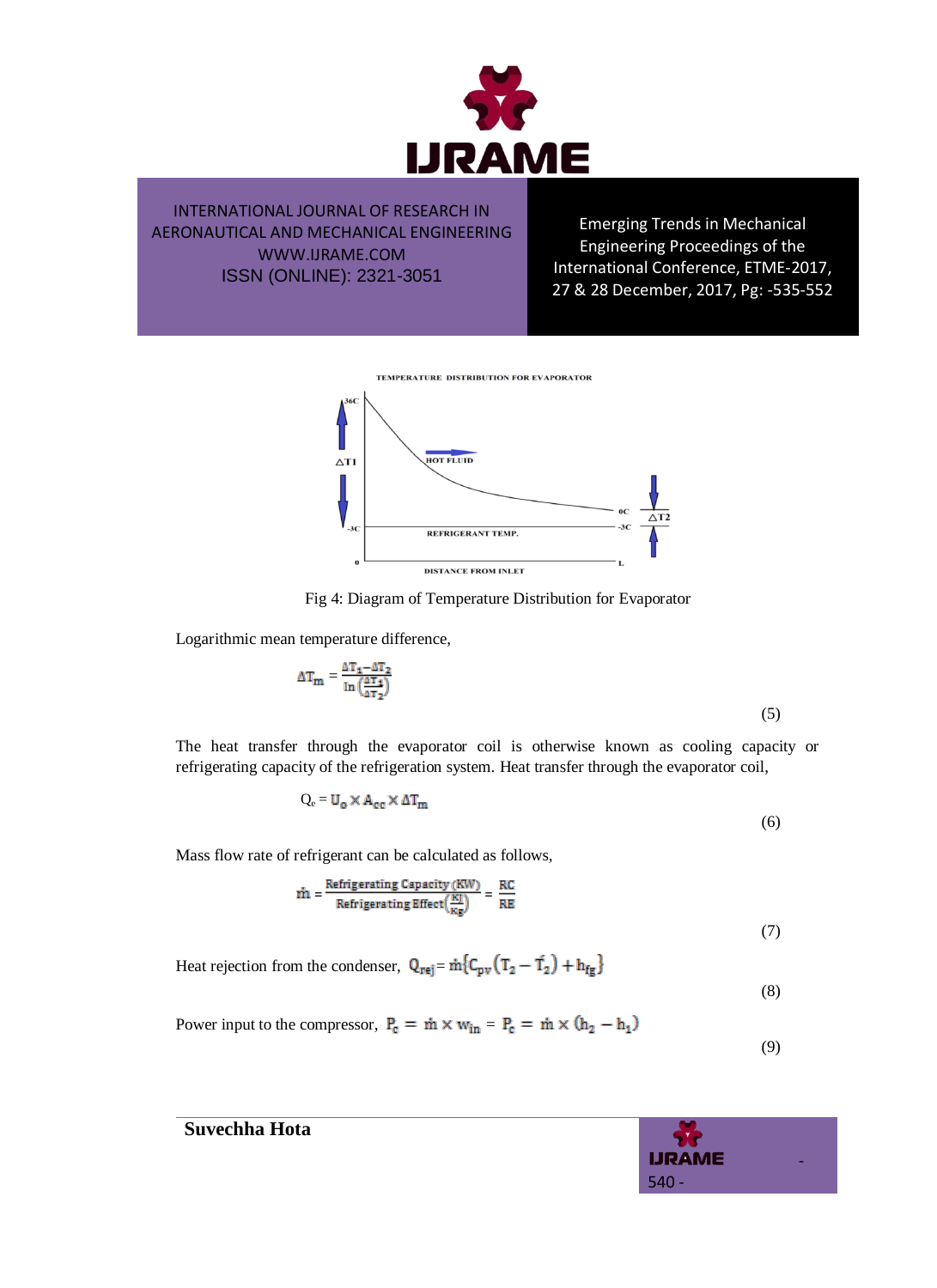

Emerging Trends in Mechanical Engineering Proceedings of the International Conference, ETME-2017, 27 & 28 December, 2017, Pg: -535-552

#### **CALCULATION OF DIFFERENT PARAMETERS DURING DEFROSTING:**

Let us assume the frost thickness 't' mm. After formation of 't' mm thickness frost, the overall heat transfer co-efficient will be,

$$
\frac{1}{U_{\text{oe}}} = \frac{d_{\text{oe}}}{(d_{\text{ie}} \times h_{\text{tp}})} + \frac{d_{\text{oe}}}{(2 \times k_{\text{ce}})} \ln \left( \frac{d_{\text{oe}}}{d_{\text{ie}}} \right) + \frac{d_{\text{o}(ice)}}{(2 \times K_{\text{ice}})} \ln \left( \frac{d_{\text{o}(ice)}}{d_{\text{i}(ice)}} \right)
$$
\n(10)

According to Ivanova"s experiment, the thickness of ice deposited on the surface of evaporator coil is a function of air mass velocity  $\left(\frac{Kg}{h \times m^2}\right)$ , relative humidity of moist air  $(\varphi_a)$  and operation  $time(t)$ .

The expression for frost thickness is as follows:

$$
\delta_{\mathbf{f}} = \{12.97 - (32.69 \times \varphi_{\mathbf{a}}) + (24.18 \times \varphi_{\mathbf{a}}^{2}) + (0.0475 \times W_{\mathbf{p}})\}\bigg\{1 - e^{-\left(\frac{\mathbf{r}}{C_{\mathbf{T}}}\right)}\bigg\}
$$
(11)

Where,

$$
C_T = \{-18.35 + (64.99 \times \varphi_a) - (45.83 \times \varphi_a^2) - (0.163 \times W_p)\}\
$$
\n(12)

Then, Total mass of ice deposited on the coi,  $m_{ice} = \rho_{ice} \times V_{ice}$ 

(13)

Volume of ice  $(V_{ice})$  = Volume (coil with ice) – Volume (coil)

Volume (coil with ice) =  $\pi$ ×(radius of coil + frost thickness)<sup>2</sup>×length of the coil

Volume of coil =  $\pi \times$  (radius of coil)<sup>2</sup> $\times$  length of coil.

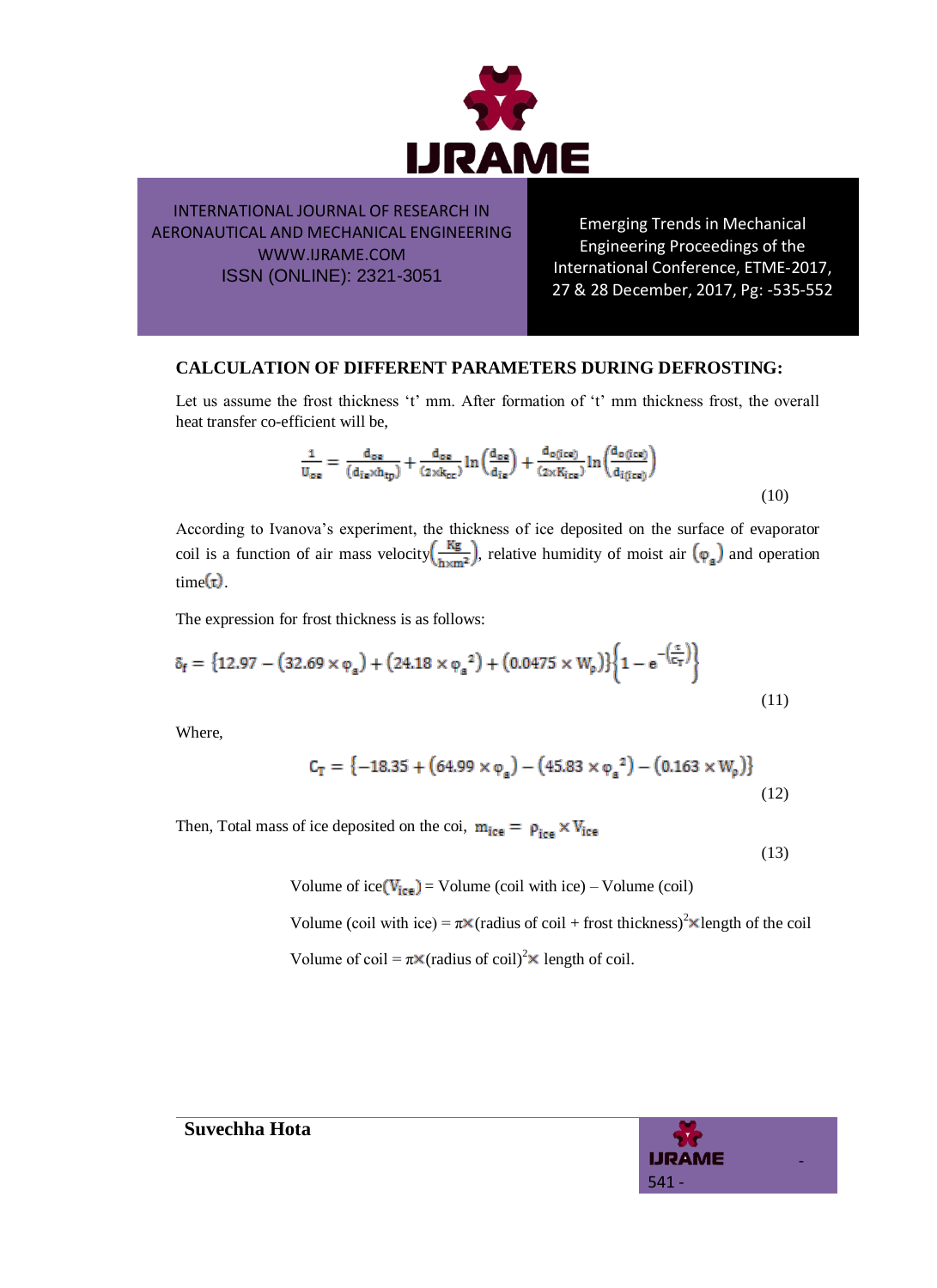

Emerging Trends in Mechanical Engineering Proceedings of the International Conference, ETME-2017, 27 & 28 December, 2017, Pg: -535-552

## **REVERSE CYCLE DEFROSTING:**



Fig 5: Schematic Diagram for Flow of Refrigerant during Defrost Cycle

For defrosting, the total time required to melt ice,  $T_t = \frac{Q_{\text{Total}}}{P_{\text{in}}}$ 

(14)

Where,  $Q_{Total} = Q_r + Q_m$ 

 $Q_r = It$  is the amount of energy required to heat the ice =  $m_{ice} \times C_{ice} \times \Delta T$  $Q_m = It$  is the amount of energy required to melt the ice =  $m_{ice} \times L_{ice}$ 

 $P_{in}$  = power source

In the reverse cycle method, the system uses the heat for defrosting which is rejected from the condenser to the environment during the refrigeration cycle.

#### Hence,

Heat rejected from the condenser = Power source = (Heat absorbed in the evaporator)

 $+$ 

(15)

(Power input to the compressor)

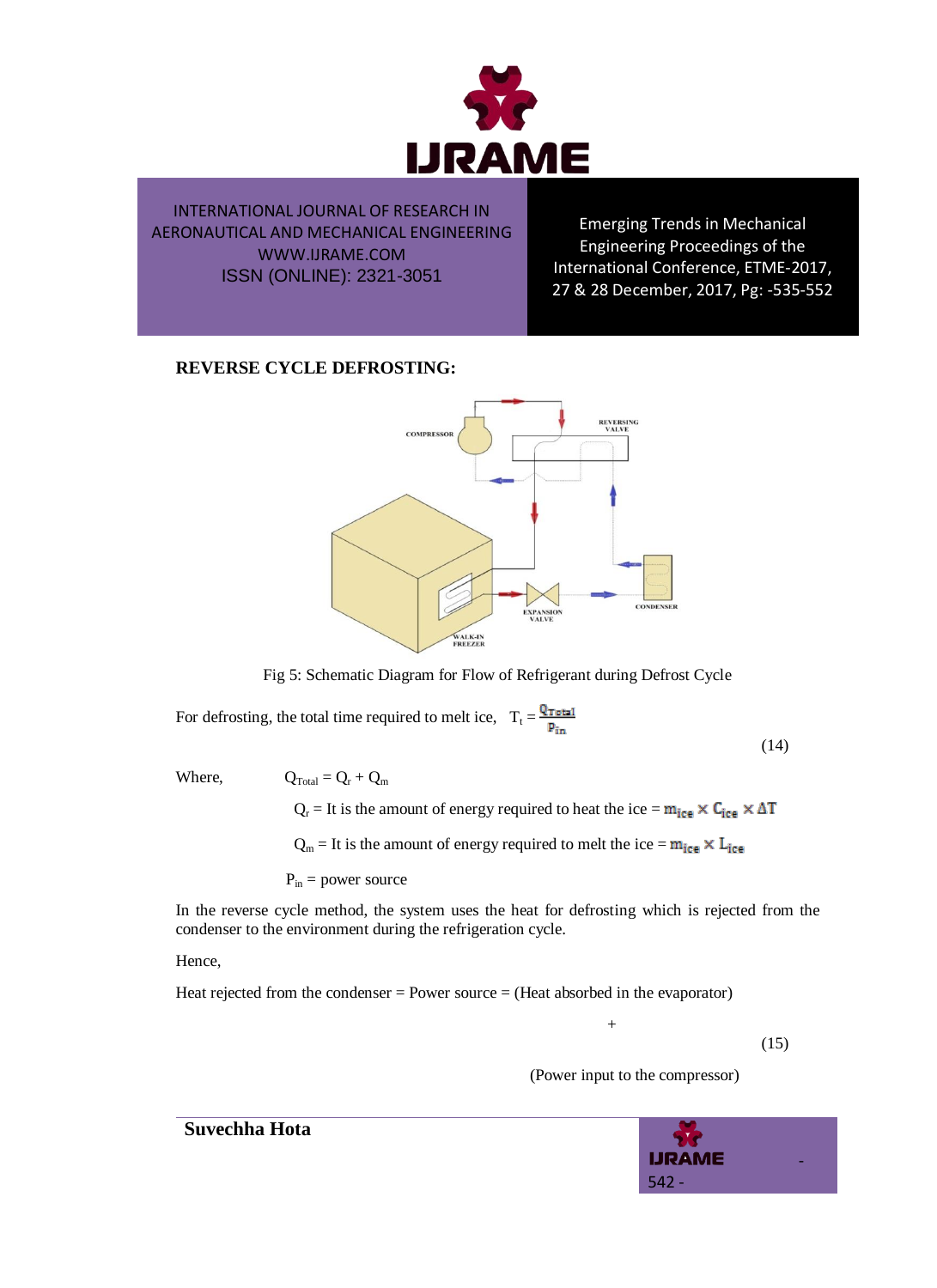

Emerging Trends in Mechanical Engineering Proceedings of the International Conference, ETME-2017, 27 & 28 December, 2017, Pg: -535-552

But generally, some power loss occurs due to natural convection in the condenser because the atmospheric air flows through the finned condenser coils. Heat loss in the condenser,

$$
Q_{\text{loss}} = U_{\text{oc}} \times A_{\text{c}} \times \Delta T_{\text{mc}}
$$
\n
$$
\frac{1}{U_{\text{oc}}} = \frac{d_{\text{oc}}}{(2 \times K_{\text{cc}})} \ln \left( \frac{d_{\text{oc}}}{d_{\text{ic}}} \right) + \frac{1}{h_{\text{oc}}}
$$
\n(16)

Where,

The empirical correlation for Nusselt number for vertical plate may be used for vertical cylinder. Hence the Nusselt correlation equation for turbulent free convection in vertical plates is given by the following equation,

$$
Nu_{L} = \frac{h_{oc} \times d_{oc}}{K_{a}} = 0.10 \times Ra^{1/3}
$$
\n(18)

The Rayleigh number,  $Ra = Gr$ . Pr

The Grashof number,  $\text{Gr} = \frac{\mathbf{g} \times \beta \times \Delta \text{T} \times \text{L}_c^3}{n^2}$ 

To calculate the heat transfer through the condenser coil, it is very necessary to calculate the LMTD (Logarithmic Mean Temperature Difference) of the vapour refrigerant which is at  $60^{\circ}$ C.

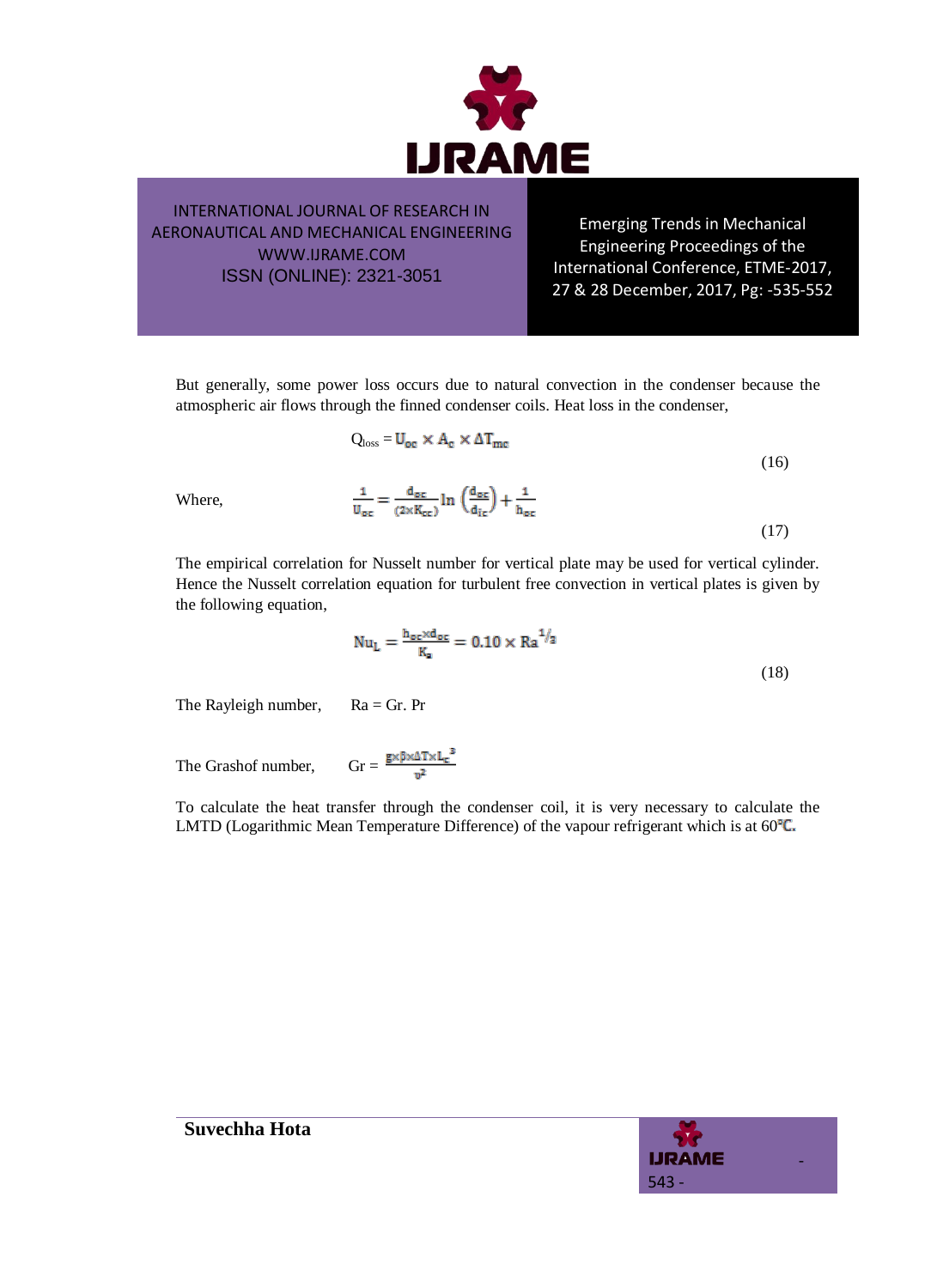

Emerging Trends in Mechanical Engineering Proceedings of the International Conference, ETME-2017, 27 & 28 December, 2017, Pg: -535-552



Figure 6 - Diagram of Temperature Distribution for Condenser

As 60% of the heat losses due to the natural convection process through the condenser coil in defrost cycle, so reverse cycle defrosting requires a bypass line from compressor to the evaporator directly by means of a solenoid valve.

## **ELECTRIC DEFROSTING:**

The total energy required to melt the frost is same in both reverse cycle defrosting and electric defrosting. The power input is 200 W by the heater. Some amount of heat losses to the air inside the freezer due to natural convection. As shown in the figure the electrical heaters are the horizontal cylinders. Hence the empirical correlation for Nusselt number for horizontal cylinders is given by the following equation.

$$
Nu = \left[0.6 + \frac{0.387 \times Ra^{1/6}}{\left\{1 + \left(\frac{0.559}{Pr}\right)^9/16\right\}^{8/27}}\right]^2 = \frac{h_e \times d_h}{k_a} \qquad Ra \le 10^{12} \tag{19}
$$

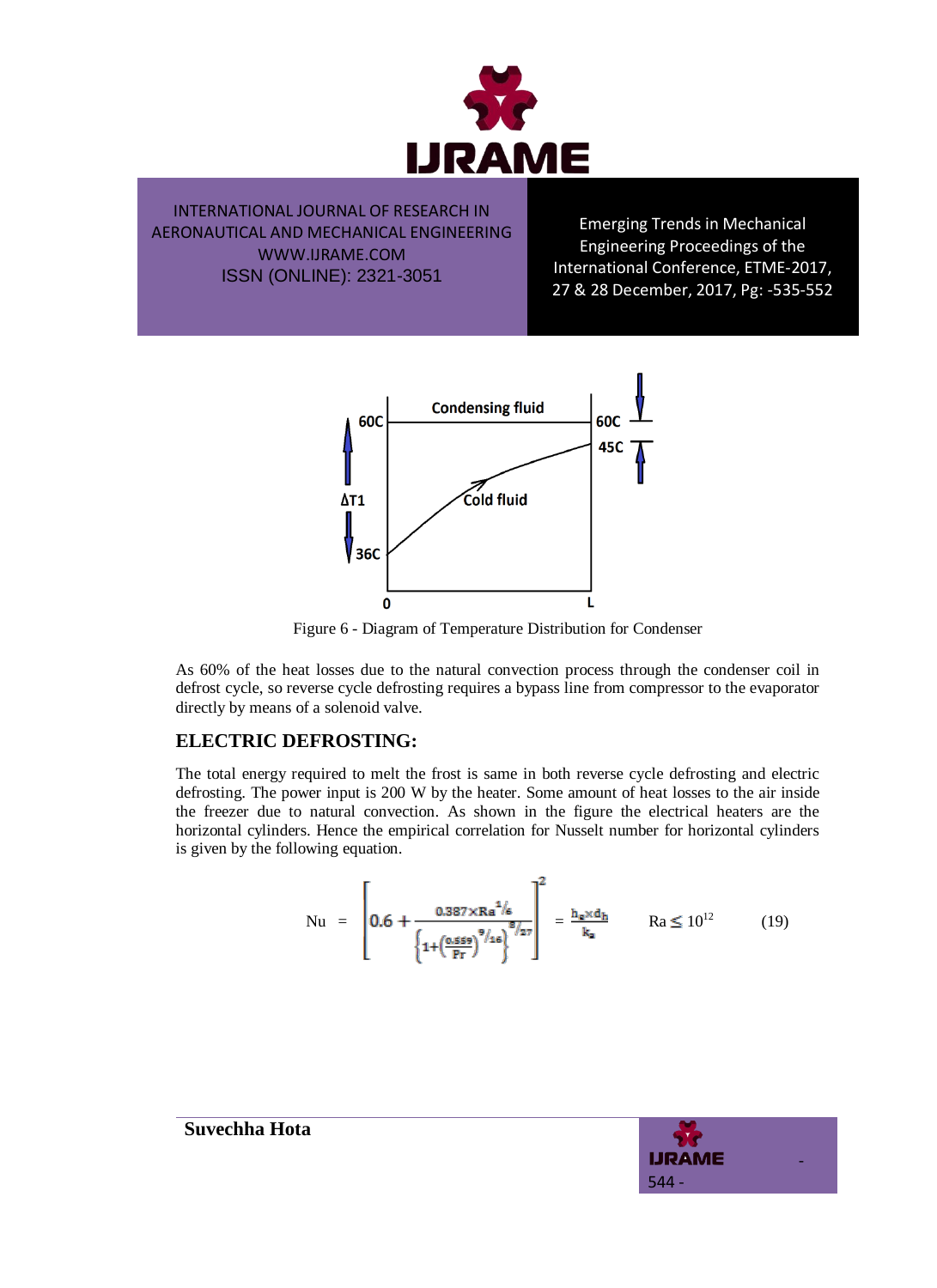

Emerging Trends in Mechanical Engineering Proceedings of the International Conference, ETME-2017, 27 & 28 December, 2017, Pg: -535-552

## **RESULTS AND DISCUSSION**





Figure 7 : Frost thickness curve for different relative humidity

From the above figure it was found that increase in the relative humidity of air from 70% to 90% will cause an increase in frost thickness because the moist air comes in contact with the evaporator which is below the freezing temperature, the moisture will condense and form ice (frost) on them. So higher will be the relative humidity, the moisture content will be higher and hence more amount of moisture will condense and hence the frost thickness will be more. The thickness of frost will increase with increase in operation time of the refrigeration cycle**.** 

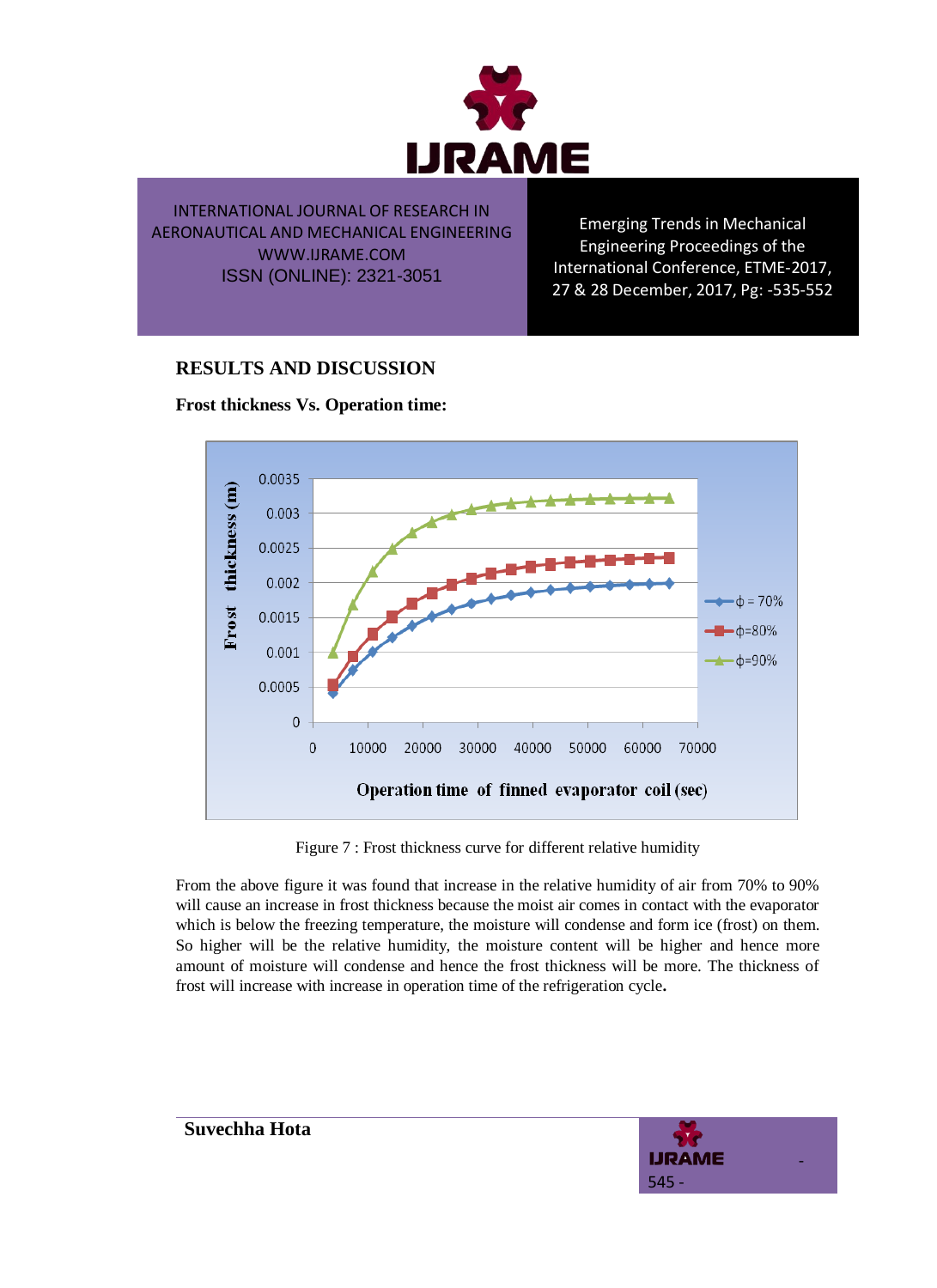

Emerging Trends in Mechanical Engineering Proceedings of the International Conference, ETME-2017, 27 & 28 December, 2017, Pg: -535-552

#### **Heat Transfer Vs. Frost Thickness:**



#### Figure 8 : Curve for heat transfer rate for different frost thickness

From the above figure it was found that with increase in frost thickness, the heat transfer rate will decrease. It is because frost is a porous medium composed of air and ice with poor thermal conductivity. The frost on the coil surface acts as an insulating material. So as the frost thickness increases the heat transfer through coil surface decreases. Hence for better heat transfer rate the frost should be removed periodically.

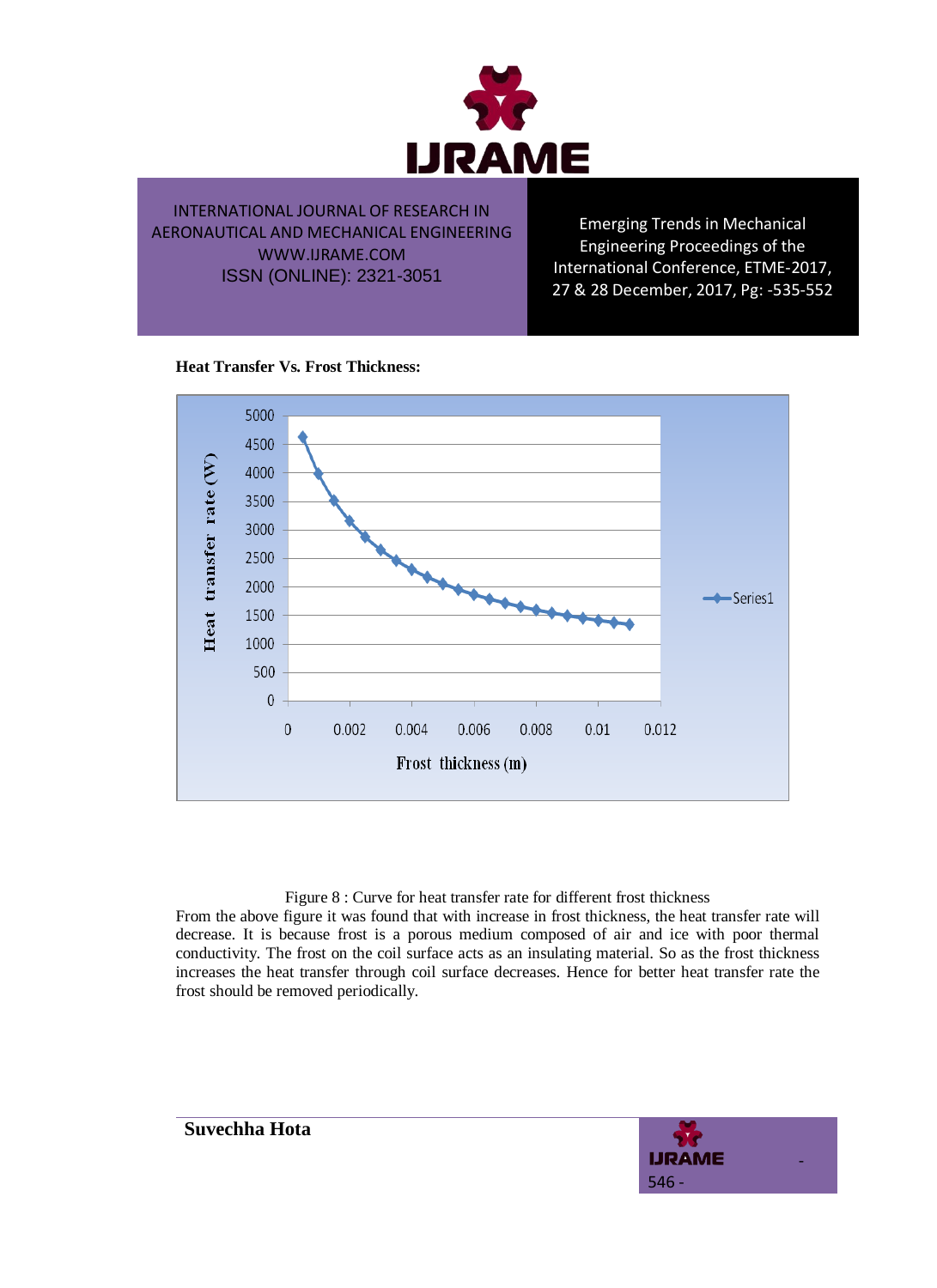

Emerging Trends in Mechanical Engineering Proceedings of the International Conference, ETME-2017, 27 & 28 December, 2017, Pg: -535-552

#### **Frost Thickness Vs. Heat Transfer:**



Figure 9 : Curve for different frost thickness for different values of atmospheric temperature

As the logarithmic mean temperature difference ( $\Delta T_m$ ) parameter involved in heat transfer through the evaporator coil is a function of atmospheric temperature so with increase in atmospheric temperature the heat transfer rate increases. Because the  $(\Delta T_m)$  parameter is directly proportional to the heat transfer rate with increasing atmospheric temperature and fixed refrigerant temperature. As the heat transfer decreases the thickness of frost increases.

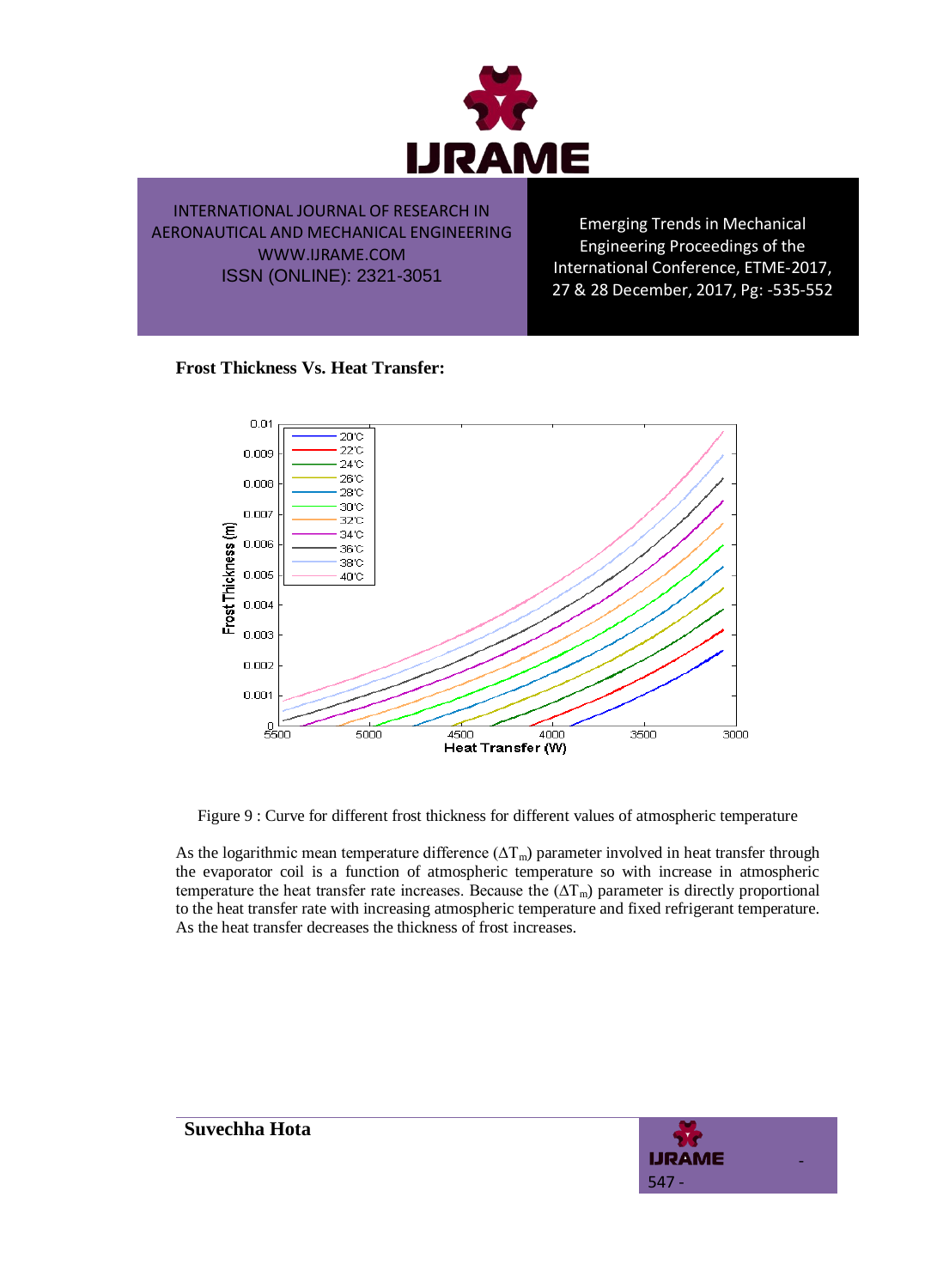

Emerging Trends in Mechanical Engineering Proceedings of the International Conference, ETME-2017, 27 & 28 December, 2017, Pg: -535-552

#### **Frost Thickness Vs. Heat Transfer:**



Figure 10 : Curve for different frost thickness for different values of refrigerant temperature

As the logarithmic mean temperature difference ( $\Delta T_m$ ) parameter involved in heat transfer through the evaporator coil is a function of refrigerant temperature so with decrease in refrigerant temperature with a constant atmospheric temperature the heat transfer increases. And the frost thickness increases with the decreased heat transfer rate.

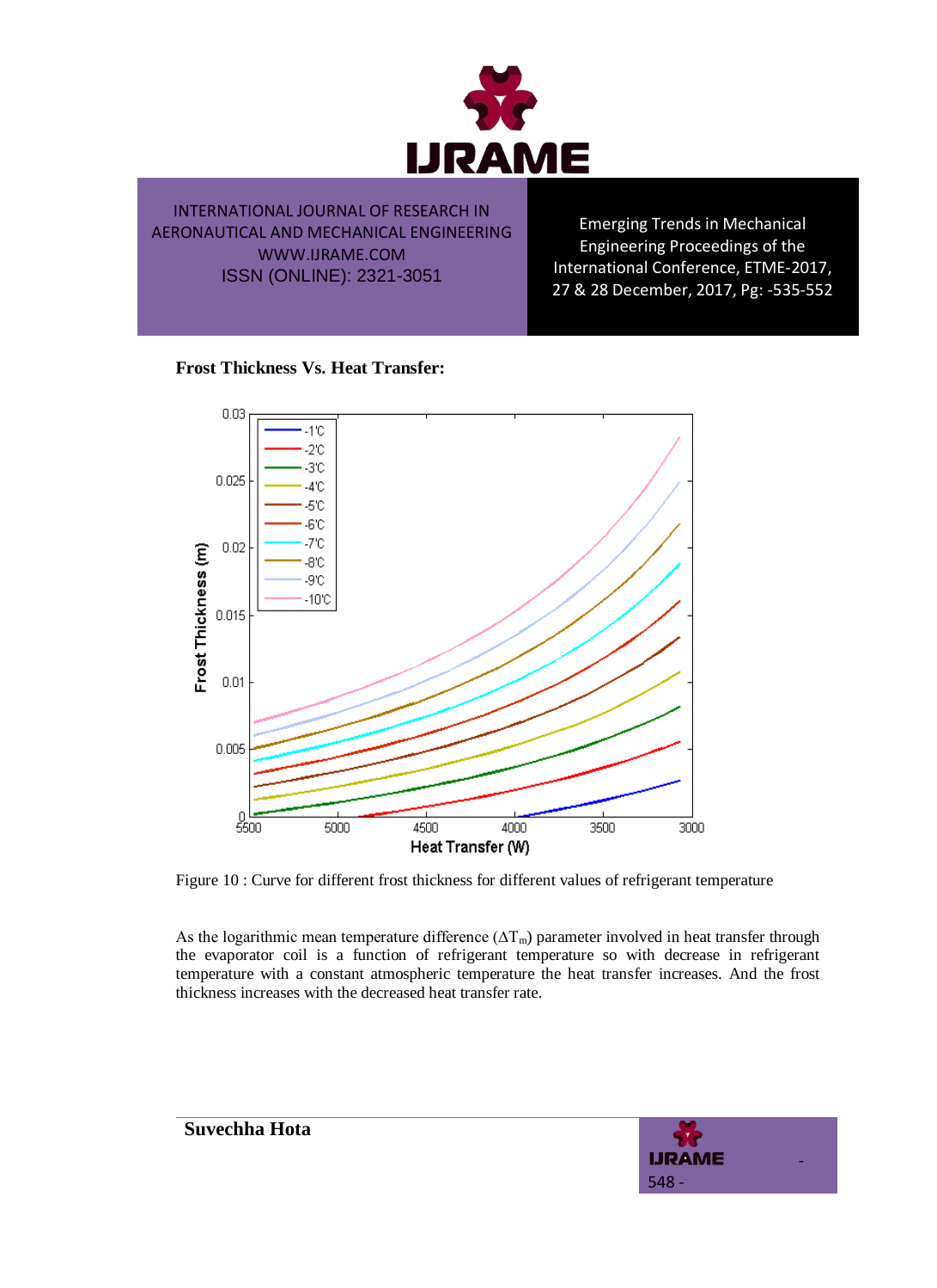

Emerging Trends in Mechanical Engineering Proceedings of the International Conference, ETME-2017, 27 & 28 December, 2017, Pg: -535-552

## **Time Required To Melt Vs. Frost Thickness:**



Figure 11 : Curve for time required for melting different frost thickness in reverse cycle method.

From the above figure it means that, greater will be the thickness of frost, the required melting time will be more. From theoretical analysis we know that the melting temperature of ice is  $0^{\circ}C$ and very less time is required to reach at  $0^{\circ}C$  from a negative temperature (-3 $^{\circ}C$  to -5 $^{\circ}C$ ). In the above figure the red line justified the previous statement. After reaching the  $0^\circ\mathsf{C}$  the frost will take more time to melt which is shown by the yellow line in the graph. As this above graph shows the time required to melt the frost by reverse cycle method so the power input for melting is not constant.

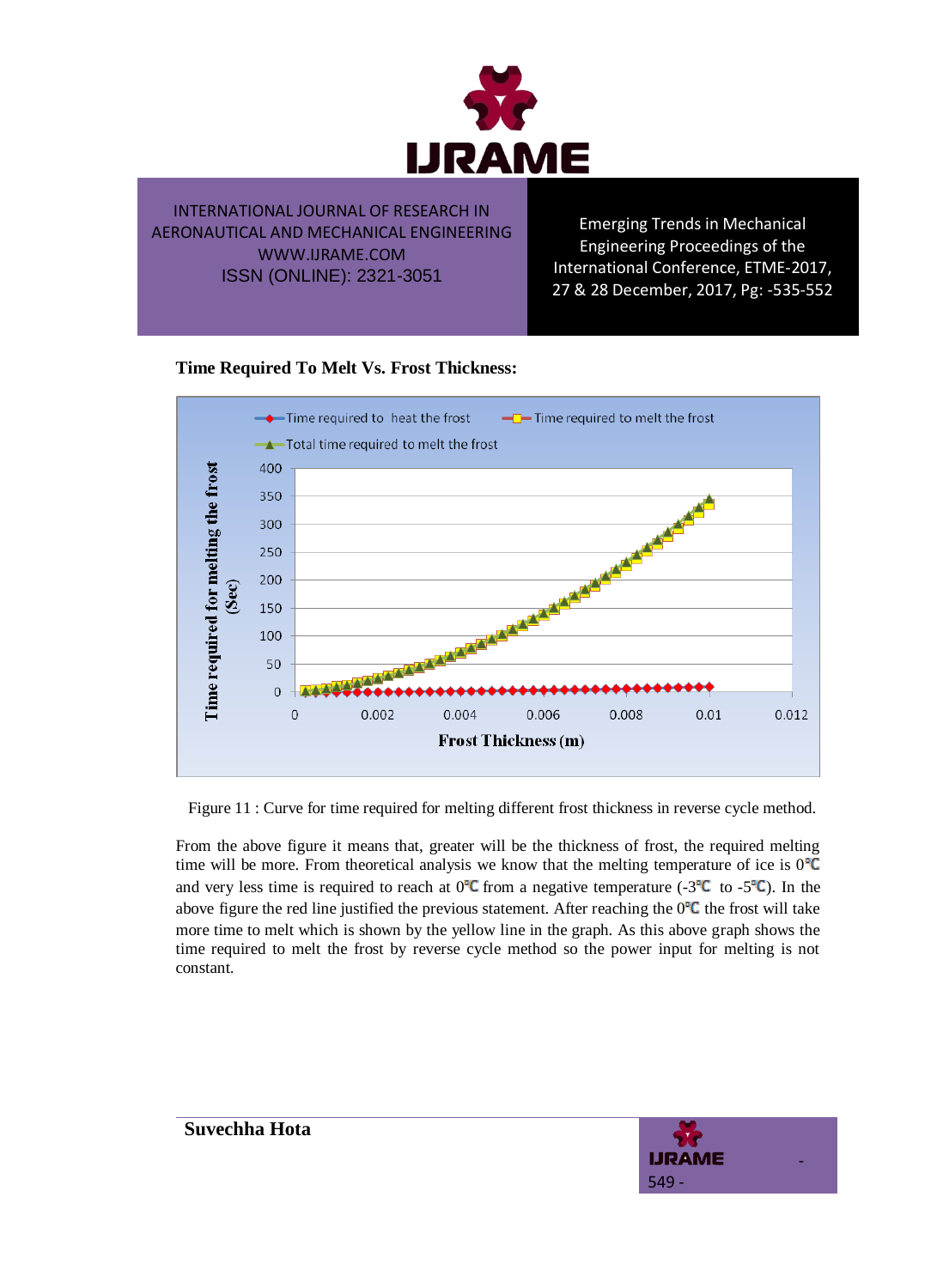

Emerging Trends in Mechanical Engineering Proceedings of the International Conference, ETME-2017, 27 & 28 December, 2017, Pg: -535-552

#### **Time Required To Melt Vs. Frost Thickness:**

Figure 12 : Curve for time required for melting different frost thickness in electric defrosting method.

This figure shows the time required for melting in case of electric defrosting method. In this case the required time is very high as the power input by the electric heater is very less.



e 12 : Curve for time required for melting different frost thickness in electric defrosting method

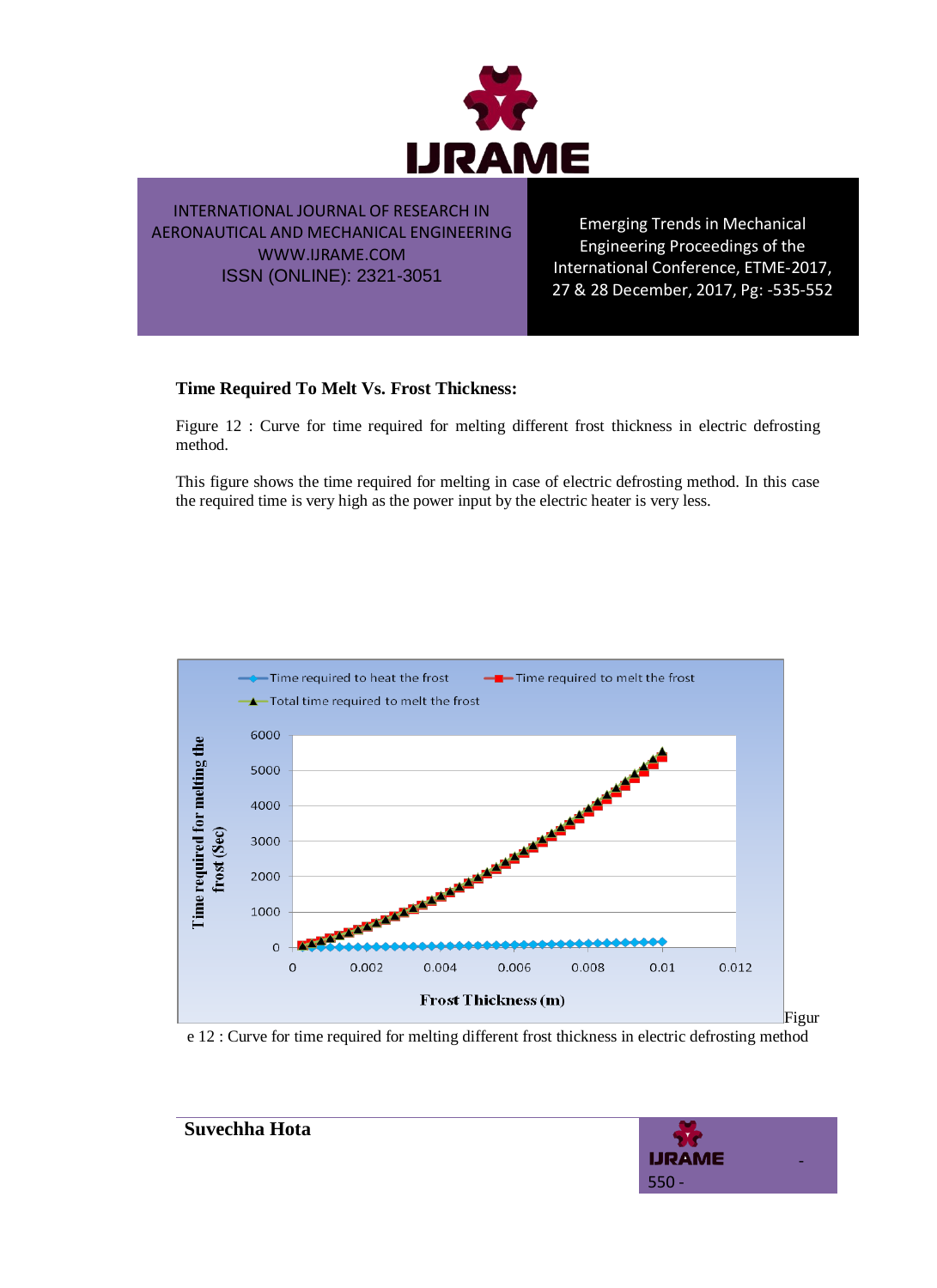

Emerging Trends in Mechanical Engineering Proceedings of the International Conference, ETME-2017, 27 & 28 December, 2017, Pg: -535-552

## **CONCLUSION**

In this study one 225 liter (1.5 TR) refrigerator is considered for the theoretical study of different parameters during frosting and defrosting in case of both reverse cycle and electric defrosting method. From the figure 4.2 (Curve for heat transfer rate for different frost thickness) it is concluded that up to 3 mm frost thickness the heat transfer decreases drastically. And after 3 mm thickness of frost the heat transfer gradually decreases. So particularly for this study the defrost cycle starts at 3 mm of frost thickness. With a relative humidity of 90% and air mass velocity of 2  $\text{Kg}/\text{hr}$  m<sup>2</sup> inside the refrigerator, the refrigeration system takes an operation time of 8 hrs to form 3 mm of frost thickness as shown in figure 4.1. Hence the defrost cycle is 3 per day. In this study the heat rejection from the condenser is due to forced convection by means of a blower because the complete heat rejection increases the system efficiency. But in case of reverse cycle defrosting it is possible to flow the hot gas through the same path as in refrigeration cycle with compressor in working condition and other components in non-working condition. But the major disadvantage of this path is 60% of heat is rejected by natural convection through the condenser tube to the atmosphere. So the reverse cycle method requires another bypass line from the compressor to the evaporator directly as a result of which this method uses maximum heat as power source for defrosting. Hence it is concluded that maximum is the power required minimum will be the melting time. In the figure 4.5 and 4.6 it is shown that to melt 3 mm thickness reverse cycle method takes 50 sec whereas electric defrosting method takes 18 min. From the economical analysis of both the defrosting method, a conclusion can be drawn that reverse cycle defrosting is faster and economical than the electric defrosting method.

## **REFERENCES**

- [1] Abdullah H. M. AlEssa1,2,\*, Bassam Al-Zgoul2 " Building Up of Frost Depending Upon Conditions of Air Cooler Operation" International Journal of Mechanics and Applications 2012,  $2(2): 1-4.$
- [2] Cláudio MELO\*, Fernando T.KNABBEN, Paula V. PEREIRA "An Experimental Study on Defrost Heaters Applied to Household Refrigerators "International Refrigeration and Air Conditioning Conference, July 16-19, 2012
- [3] Dawood Amir Ali, M.S., R. R. Crawford "The Effects of Frost Formation on the Performance of Domestic Refrigerator-Freezer Finned-Tube Evaporator Coils" Department of Mechanical and Industrial Engineering University of illinois at Urbana-Champaign, 1992.